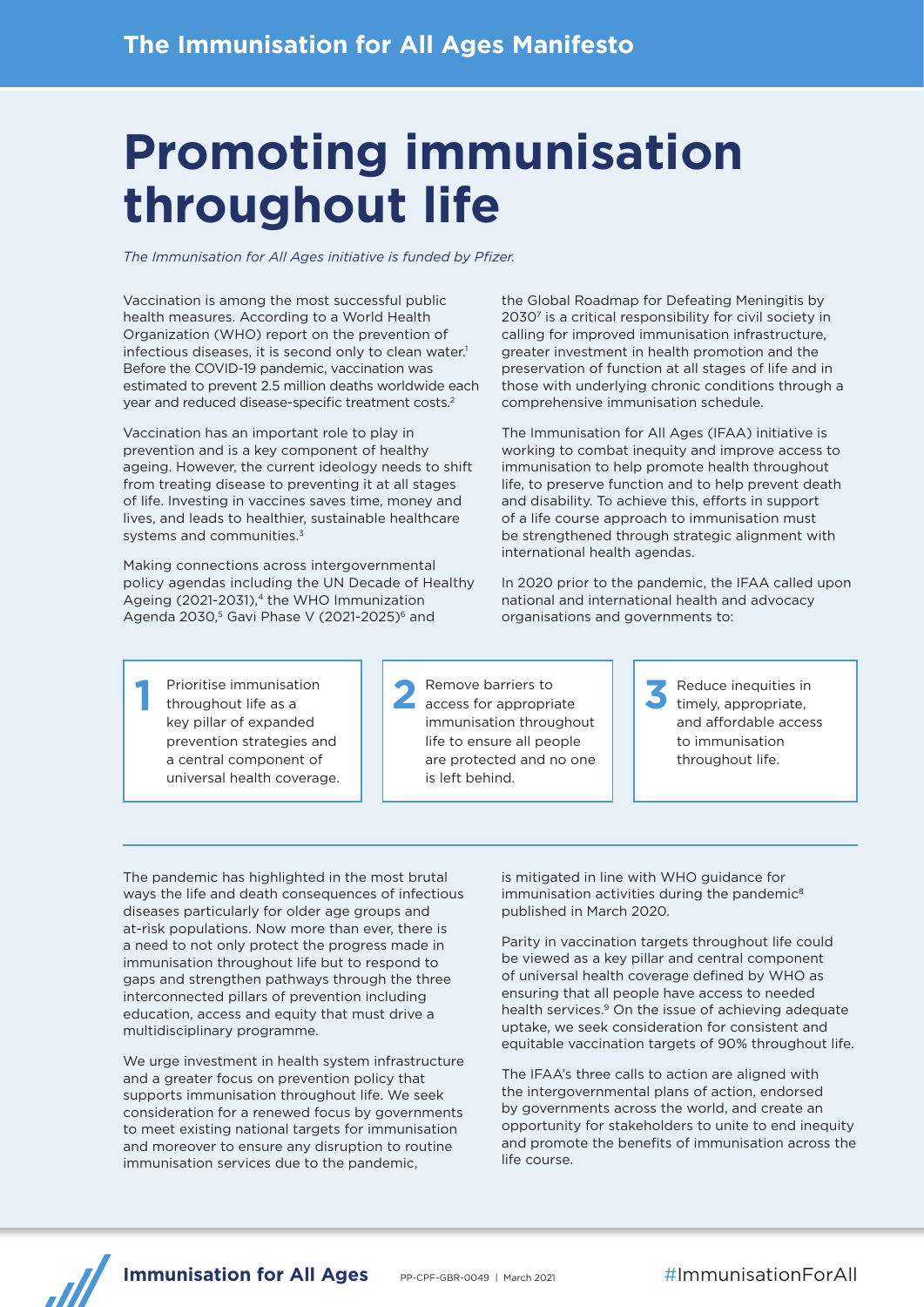### **CALL TO ACTION 1: PRIORITISE PREVENTION**

**Prioritise immunisation throughout life as a key pillar of expanded prevention strategies and a central component of universal health coverage.** 

- **•** Increase investment on prevention and, within that, increase the proportion of investment on immunisation.
- **•** Recognise the broader societal and economic benefits of immunisation at all stages of life.
- **•** Recognise immunisation as a crucial component of universal healthcare and the role of existing vaccines in supporting health, wealth and system sustainability.
- **•** Recognise the importance of protecting those who are at increased risk of morbidity from infectious diseases due to the exacerbation of an underlying noncommunicable disease.
- **•** Increase the focus on the importance of vaccines as a defence against antimicrobial resistance (AMR) reducing the burden of infectious diseases thus lessening the requirement for antibiotics.
- **•** Increase public confidence in vaccines by driving health-seeking behaviour and communicating the value of immunisation to the public through trusted stakeholders (such as healthcare professionals and allied health professionals).
- **•** Recognise the importance of appropriate immunisation for health and care workers, as a part of their duty of care.

## **CALL TO ACTION 2: ENSURE ACCESS FOR ALL**

**Remove barriers to access for appropriate immunisation throughout life to ensure all people are protected and no one is left behind.**

- **•** Expand existing and innovate new infrastructure for immunisation beyond the traditional pathways to facilitate and increase access to vaccination services, including but not limited to pharmacies and other appropriate facilities including primary healthcare.
- **•** Reduce the time to making a vaccine available by implementing responsive approval and recommendation processes in addition to ensuring adequate and timely funding streams are available to ensure the viability of the immunisation plan.
- **•** Ensure healthcare professionals across disciplines are well-trained, informed and upskilled on the benefits and administration of vaccines to clearly communicate to hardto-reach populations.
- **•** Promote the expansion of trained healthcare professionals as vaccination providers, by eliminating the requirement for a medical prescription for vaccine administration, when clear eligibility criteria and protocols have been developed for each vaccine.



**Immunisation for All Ages** PP-CPF-GBR-0049 | March 2021 #ImmunisationForAll